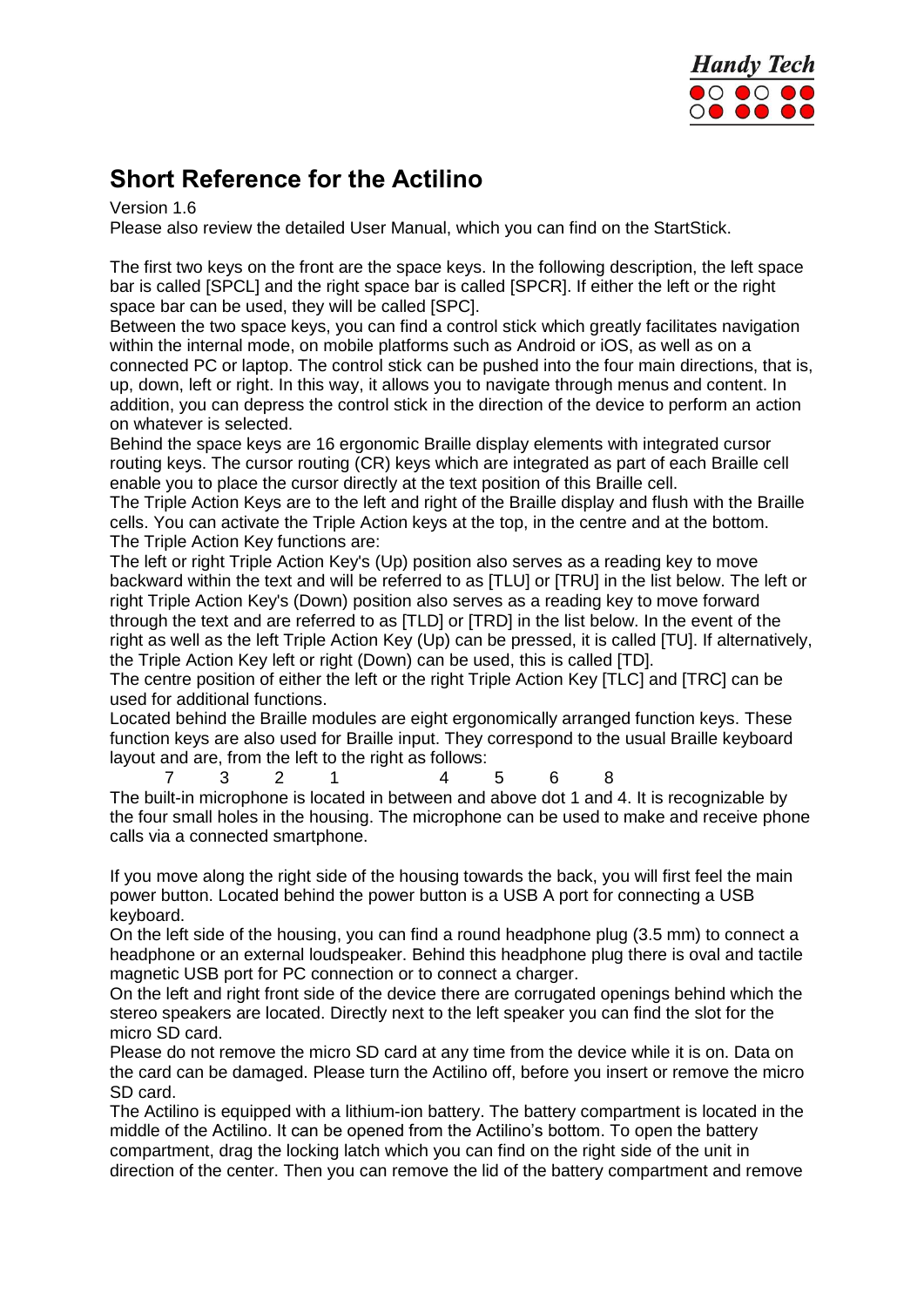

the battery. Please switch off the Actilino and disconnect all cables before you remove the battery.

We recommend not removing the battery at all, because after replacing the battery the capacity is not shown accurately. In order to show the right battery capacity, a complete and lengthy discharging and charging cycle for calibration is necessary.

You find a list of important functions and their corresponding key combinations in the following tables:

## **Navigating the Menu System**

| <b>Function</b>                    | <b>Keys</b>           |
|------------------------------------|-----------------------|
| One menu item to the left          | TU or SPC+7 or SPC+1  |
| One menu item to the right         | TD or SPC+8 or SPC+4  |
| First menu item within one level   | SPC+1 2 3             |
| Last menu item within one level    | SPC+456               |
| Move up one menu level             | <b>TLC</b>            |
| Select or move down one menu level | <b>TRC</b>            |
| Toggle check box                   | SPC or TRC or CR keys |
| Select menu item directly          | Hotkeys               |
| Return to suspended Editor         | SPC+123456            |

#### **Editor Functions**

| <b>Function</b>                          | <b>Keys</b>                                |
|------------------------------------------|--------------------------------------------|
| Abort operations, cancel markings        | <b>TLC</b>                                 |
| <b>Read text</b>                         | TU or TD                                   |
| Start automatic reading                  | SPC+TD                                     |
| Change automatic reading speed           | TU or TD, if automatic reading is active   |
| Manual scrolling                         | <b>SPC</b>                                 |
| Halt automatic reading                   | CR keys                                    |
| Automatic scrolling via ATC on/off       | Chord A (SPC + 17)                         |
| Delete character at cursor position      | <b>SPC+45</b>                              |
| Backspace                                | Chord b (SPC+12)                           |
| Cursor to top of file (Home)             | SPC+1 2 3                                  |
| Cursor to end of file (End)              | SPC+456                                    |
| Cursor to beginning of line              | <b>SPC+13</b>                              |
| Cursor to end of line                    | <b>SPC+46</b>                              |
| Cursor to beginning of next sentence     | SPC+5                                      |
| Cursor to beginning of previous sentence | SPC+2                                      |
| Cursor to next word                      | SPC+6                                      |
| Cursor to previous word                  | SPC+3                                      |
| Move cursor left                         | SPC+7                                      |
| Move cursor right                        | SPC+8                                      |
| Move cursor one line up                  | SPC+1                                      |
| Move cursor one line down                | SPC+4                                      |
| Direct cursor placement                  | <b>Cursor Routing Keys</b>                 |
| Mark beginning of block                  | SPC+TRC or press CR key twice at beginning |
|                                          | of block                                   |
| Cut block                                | Chord x (SPC+1 3 4 6)                      |
| Copy block                               | Chord c (SPC+14)                           |
| Delete block (without copying)           | Chord X (SPC+1 3 4 6 7), or SPC+1 2        |
| Paste block                              | Chord v (SPC+1 2 3 6)                      |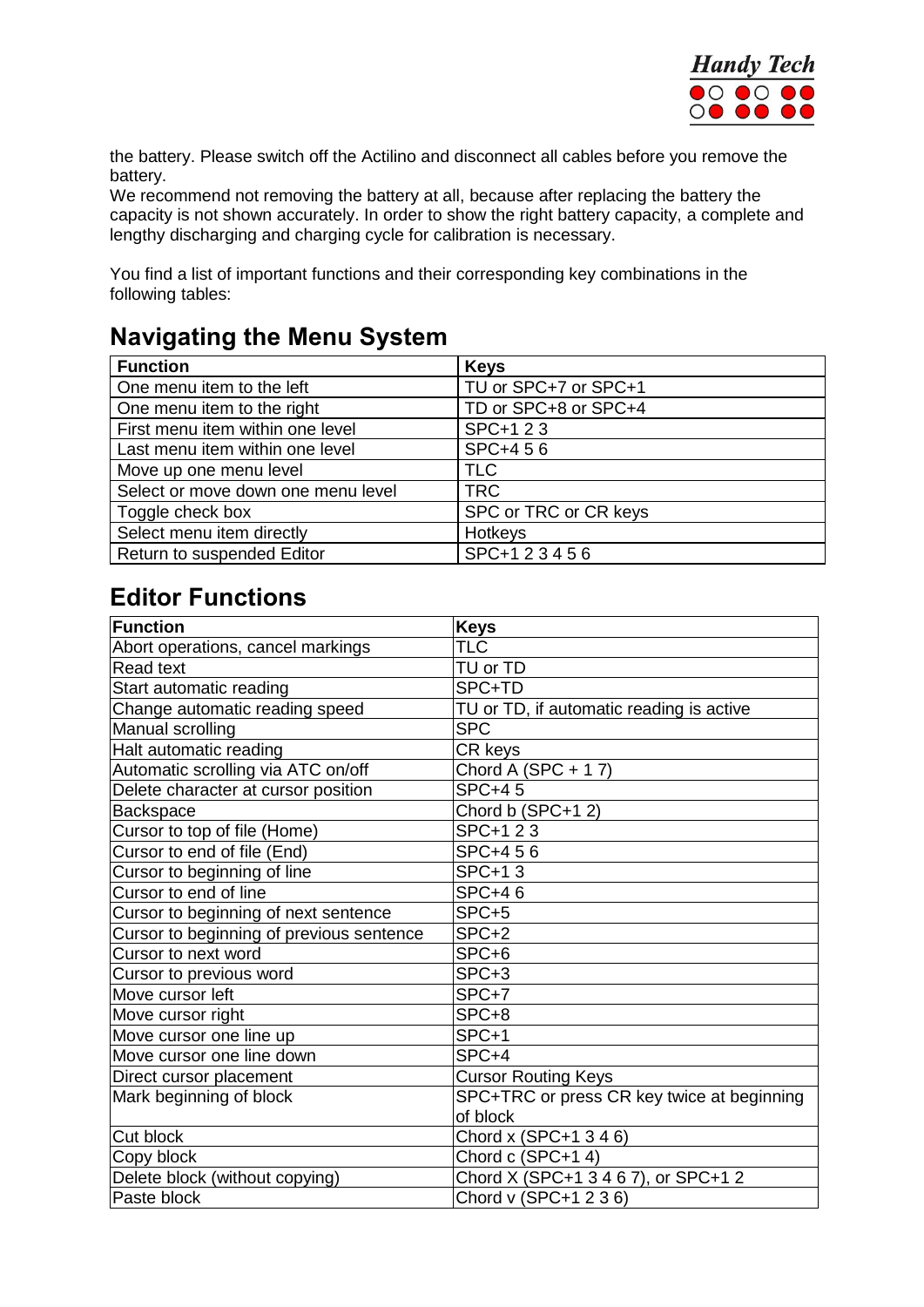

| Function                       | <b>Keys</b>                               |
|--------------------------------|-------------------------------------------|
| Exchange mark and cursor       | <b>SPC+78</b>                             |
| Toggle insert/overstrike mode  | Chord i (SPC+2 4), insert mode is default |
| Set mark                       | TU+TD                                     |
| Jump to mark                   | Chord m (SPC+1 3 4)                       |
| Incremental forward search     | Chord f (SPC+1 2 4)                       |
| Incremental backward search    | Chord F (SPC+1 2 4 7)                     |
| Forward search and replace     | Chord r (SPC+1 2 3 5)                     |
| Display character in ASCII     | Chord D (SPC+1 4 5 7)                     |
| Insert current date            | Chord d (SPC+1 4 5)                       |
| Insert current time            | Chord t (SPC+2 3 4 5)                     |
| Save file (without closing it) | Chord s (SPC+2 3 4)                       |
| Open file from Editor          | Chord o (SPC+1 3 5)                       |
| Open file in read-only mode    | Chord O (SPC+1 3 5 7)                     |
| Switch to next file            | SPC+568                                   |
| Switch to previous file        | SPC+237                                   |
| Save and close file            | Chord e (SPC+1 5)                         |
| <b>Suspend Editor</b>          | SPC+123456                                |
| Editor's Setup menu            | Chord u (SPC+1 36)                        |
| Status display                 | Chord S (SPC+2 3 4 7)                     |
| Switch to PC Mode              | Chord p (SPC+1 2 3 4)                     |
| Help                           | Chord h (SPC+1 2 5)                       |

# **Keys in PC Mode**

| <b>Function</b>                           | <b>Keys</b>                             |
|-------------------------------------------|-----------------------------------------|
| Return to menu                            | Hold down SPC+1 3 4 about half a second |
| Switch between Braille display and status | SPCL+SPCR                               |
| module display                            |                                         |

# **Fixed Key Functions on External Keyboard**

| <b>Function</b>                      | <b>Key/Key Combinations</b> |
|--------------------------------------|-----------------------------|
| Switch external keyboard to PC       | Chord: (SPC+25)             |
| Entire Braille display line to left  | Page up                     |
| Entire Braille display line to right | Page down                   |
| Cursor to top of file                | Ctrl+Pos1                   |
| Cursor to end of file                | Ctrl+End                    |
| Toggle between insert and overstrike | Insert                      |
| Delete current character             | <b>Delete</b>               |
| Delete character left of cursor      | <b>Backspace</b>            |
| Set beginning of block               | Ctrl+Enter                  |
| Copy block                           | $Ctrl + c$                  |
| Cut block                            | $Ctrl+x$                    |
| Delete block (without copying)       | Ctrl+X or backspace         |
| Paste block                          | $Ctrl+v$                    |
| Exchange mark and cursor             | Ctrl+Tab                    |
| Status display                       | $Ctrl + S$                  |
| Incremental forward search           | Ctrl+f                      |
| Incremental backward search          | $Ctrl + F$                  |
| Forward search and replace           | $Ctrl+r$                    |
| <b>ESC</b> function                  | <b>ESC</b>                  |
| Navigation                           | Arrow keys                  |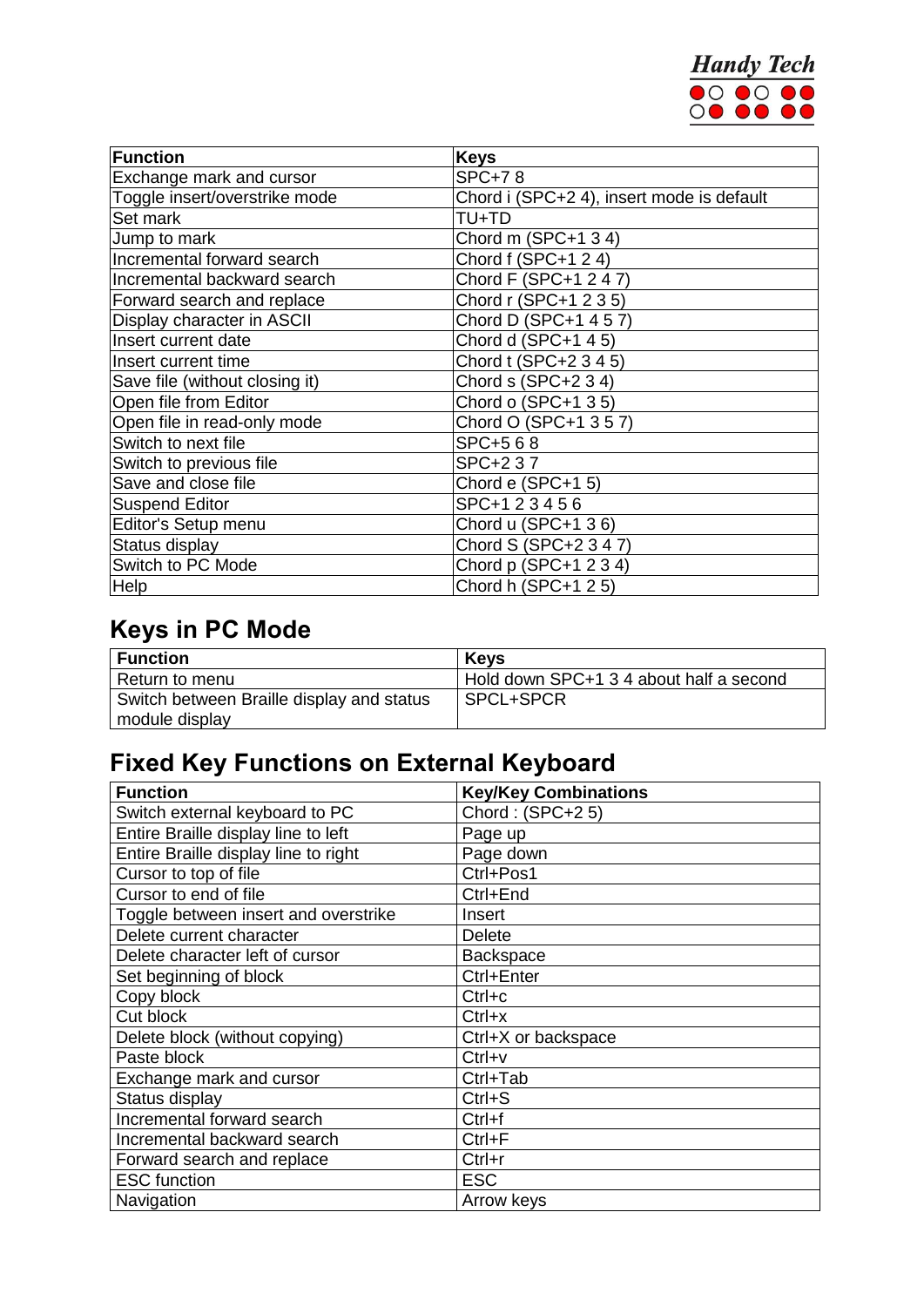

| <b>Function</b>                | <b>Key/Key Combinations</b> |
|--------------------------------|-----------------------------|
| Cursor to previous word        | Ctrl+cursor left            |
| Cursor to next word            | Ctrl+cursor right           |
| Cursor to previous sentence    | Ctrl+cursor up              |
| Cursor to next sentence        | Ctrl+cursor down            |
| Cursor to beginning of line    | Pos1                        |
| Cursor to end of line          | End                         |
| Set mark                       | Ctrl+M                      |
| Jump to mark                   | Ctrl+m                      |
| Switch to next file            | ALT+Tab                     |
| Switch to previous file        | ALT+Shift+Tab               |
| <b>Suspend Editor</b>          | Ctrl+Space                  |
| Save file (without closing it) | $Ctrl + s$                  |
| Save and close file            | $Ctrl + e$                  |
| Help                           | $Ctrl + h$                  |
| Editor's Setup menu            | Ctrl+u                      |
| Switch to PC Mode              | $Ctrl + p$                  |
| Display character in ASCII     | $Ctrl + D$                  |
| Open file from Editor          | $Ctrl+o$                    |
| Open file in read-only mode    | $Ctrl + O$                  |
| Insert current date            | Ctrl+d                      |
| Insert current time            | Ctrl+t                      |

#### **Screen Reader Functions**

The key assignments for the different screen readers Window-Eyes, JAWS and Hal/SuperNova on the Actilino are as similar as possible. In the following table, you find the assignments for JAWS. You can find the tables for Window-Eyes and Hal/SuperNova as well as the complete table for JAWS in the user manual.

| <b>Control Key/Braille Dot</b>                                     | <b>Function</b>                                                      |
|--------------------------------------------------------------------|----------------------------------------------------------------------|
| $\left[ 7\right]$                                                  | Activate PC cursor tracking.                                         |
|                                                                    | Display the first line in the window (title).                        |
| $\begin{array}{c} \boxed{3} \\ \boxed{2} \\ \boxed{1} \end{array}$ | Move the Braille display to the left.                                |
|                                                                    | Move the Braille display section one line up without changing        |
|                                                                    | the horizontal position.                                             |
| [SPCL]                                                             | If there is any text to the left of the Braille display section, it  |
|                                                                    | moves to the left, if not, it moves one line up and moves the        |
|                                                                    | cursor.                                                              |
| [SPCR]                                                             | If there is any text to the right of the Braille display section, it |
|                                                                    | moves to the right, if not, it moves one line down and moves         |
|                                                                    | the cursor.                                                          |
| [4]                                                                | Move the Braille display section one line down without               |
|                                                                    | changing the horizontal position.                                    |
| [5]                                                                | Move the Braille display to the right.                               |
| $\frac{\overline{[6]}}{\overline{[8]}}$                            | Display the last line in the window.                                 |
|                                                                    | Drag the JAWS cursor to the PC cursor and activate the               |
|                                                                    | JAWS cursor.                                                         |
| [TU]                                                               | If there is any text to the left of the Braille display section, it  |
|                                                                    | moves to the left, if not, it moves one line up.                     |
| [TD]                                                               | If there is any text to the right of the Braille display section, it |
|                                                                    | moves to the right, if not, it moves one line down.                  |
| <b>ISPCL + SPCR1</b>                                               | Toggle status modules on and off.                                    |